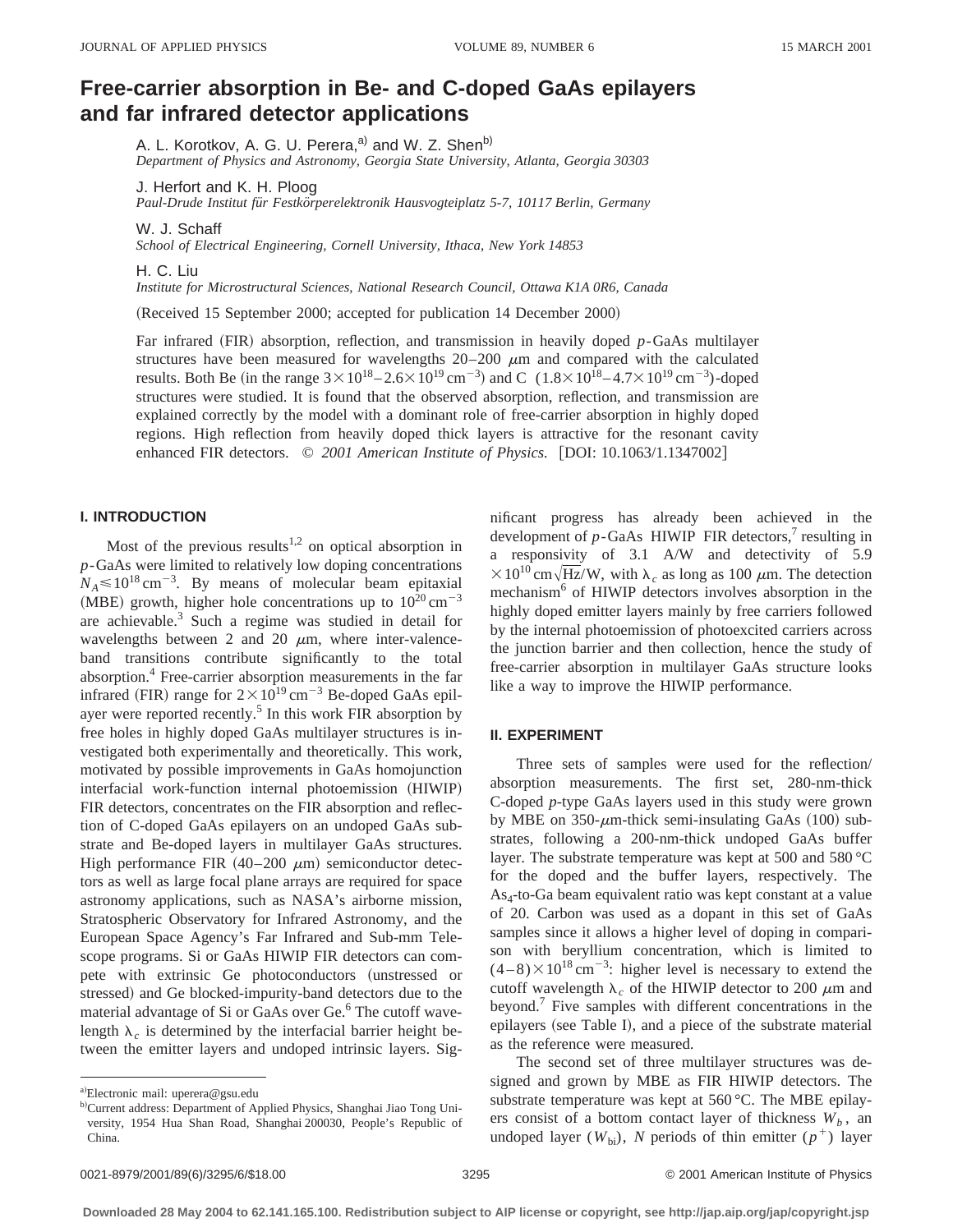TABLE I. Parameters for five 280-nm-thick *C*-doped *p*-type GaAs epilayers with a 200-nm-thick undoped GaAs buffer layer, separating the  $350-\mu m$ thick semi-insulating GaAs (100) substrate. Doping concentration and relaxation time constant  $(\tau)$  were estimated from the measured Hall coefficients and resistivities. The values for  $\tau$  used for fitting the experimental spectral data are slightly lower than measured values. However, the tendency of decreasing  $\tau$  with increasing concentration is very similar.

| Sample No. | $N_p$ (cm <sup>-3</sup> ) | Measured $\tau(s)$    | Fitting $\tau(s)$     |
|------------|---------------------------|-----------------------|-----------------------|
| M7.228     | $4.7 \times 10^{19}$      | $1.3 \times 10^{-14}$ | $1.2 \times 10^{-14}$ |
| M7.227     | $2.4 \times 10^{19}$      | $1.6 \times 10^{-14}$ | $1.4 \times 10^{-14}$ |
| M7.229     | $1.3 \times 10^{19}$      | $1.8 \times 10^{-14}$ | $1.5 \times 10^{-14}$ |
| M7.270     | $5.9 \times 10^{18}$      | $2.5 \times 10^{-14}$ | $1.8 \times 10^{-14}$ |
| M7.232     | $1.8 \times 10^{18}$      | $2.8 \times 10^{-14}$ | $2.0 \times 10^{-14}$ |

 $(W_e)$ , and undoped intrinsic *(i)* layer  $(W_i)$ , and finally a top emitter layer ( $W_{te}$ ) and a top contact layer ( $W_{tc}$ ). The emitter and contact layers were doped with beryllium. The doping concentration in emitters  $(N_e)$  was  $(3-8) \times 10^{18}$  cm<sup>-3</sup>. The bottom and top contact layers were doped to  $(1.0-2.6)$  $\times 10^{19}$  cm<sup>-3</sup>. The layer parameters, measured by secondary ion mass spectroscopy (SIMS), are presented in Table II.

The third sample set consisted of the same structures as the second set, but the top contact layer was etched out completely, and the top emitter layer was also partially etched out, to obtain a set of samples as close to the detector structures shown in the bottom right corner of Fig. 4, in order to model the absorption process in the detector.

The spectra of absorption and transmission were taken with a Perkin-Elmer system 2000 Fourier transform infrared spectrometer at room temperature with a resolution of 4  $\text{cm}^{-1}$ . The absorption in the whole structure (absorbed power normalized by the incident power) was calculated using the fact that the sum of the normalized reflection, transmission, and absorption should be unity.

#### **III. THEORY**

The free-carrier absorption in a *p*-type GaAs thin layer on an undoped GaAs substrate is calculated from the complex permittivity  $\epsilon$  of the layer and the substrate. It is considered that free-carrier absorption is determined by the concentration and the relaxation time irrespective of the doping element (carbon or beryllium). In the reststrahlen region the frequency-dependent permittivity of the highly doped emitter layer can be considered as<sup>8</sup>

$$
\epsilon = \epsilon_{\infty} \left( 1 - \frac{\omega_p^2}{\omega(\omega + i\omega_0)} \right) + \frac{\omega_{\text{TO}}^2(\epsilon_s - \epsilon_{\infty})}{\omega_{\text{TO}}^2 - \omega^2 - i\gamma_p \omega}.
$$
 (1)

This expression does not take into account the multiphonon effects and oversimplifies the coupling of plasmons and phonons.<sup>9</sup> However, it has been used as the basis for sorting out plasmon-phonon effects, in several GaAs investigations. $8,10$  The first term in Eq. (1) describes the freecarrier absorption in the frame of Drude model. Here  $\omega$  is the optical frequency,  $\omega_0 = 1/\tau$  is the free-carrier damping constant with relaxation time  $\tau$  (which is independent of frequency in semiclassical transport theory),  $\omega_n$  $=(N_p q^2/\epsilon_0 \epsilon_s m^*)^{1/2}$  is the plasma frequency, and  $\epsilon_s$  is the low frequency dielectric constant of an intrinsic semiconductor,  $m^*$  = 0.5 $m_0$  is the heavy-hole effective mass in GaAs (in one-band model),  $m_0$  is the free electron mass, and  $q$  is the magnitude of the electron charge. The carrier concentration  $N_p$  can be estimated from the doping level. The relaxation time  $\tau$  is estimated using mobility measurements for C-doped samples (see Table I). For Be-doped samples  $\tau$  is taken to be  $\sim 10^{-14}$  s based on measurements done on simi $lar (Be)$  doping level samples.<sup>4</sup> The "reststrahlen" term (the second term) in Eq.  $(1)$  describes the interaction with optical phonons in the Lorenz model. Here  $\epsilon_s$  and  $\epsilon_{\infty}$  are the "static" and "high frequency" dielectric constants,  $\omega_{\text{TO}}$  is the transverse optical-phonon frequency, and  $\gamma_p$  is a damping coefficient with dimension of frequency. The values for the parameters used are:  $\hbar \omega_{\text{TO}} = 33.25 \text{ meV}, \epsilon_s = 12.85, \epsilon_{\infty}$  $=10.88(300 \text{ K})$ ,  $\hbar \gamma_p = 0.25 \text{ meV}^8$ . The permittivity of the substrate was calculated using Eq.  $(1)$  with values for carrier concentration  $N_p = 10^{15} \text{ cm}^{-3}$ , and relaxation time  $\tau$  $=10^{-13}$  s. At helium temperature the substrate and *i* regions may be described by only the reststrahlen term due to practically zero carrier concentration, and may be considered as transparent outside the reststrahlen region.

For the normal incidence of a plane electromagnetic wave, the solution of Maxwell's equations for the electric and magnetic fields inside each layer is the superposition of two plane waves, propagating in the opposite directions. The amplitudes of these waves can be found by matching electric

TABLE II. Parameters for three nonetched (set 2) and three etched (set 3) Be-doped  $p$ -GaAs HIWIP FIR detector structures. Here,  $W_{bc}$ ,  $W_{bi}$ ,  $W_e$ ,  $W_i$ ,  $W_{te}$ , and  $W_{tc}$  are the thicknesses of the bottom contact  $(p^{++})$ , bottom intrinsic (*i*), emitter ( $p^+$ ), intrinsic (*i*), top emitter ( $p^+$ ), and top contact ( $p^{++}$ ), respectively.  $N_c$ ,  $N_e$ , and  $N_{te}$  are the doping concentrations of the contact, emitter and top emitter layers, respectively.

| Sample<br>N <sub>o</sub> | $W_{\text{bc}}$<br>(nm) | $N_c$<br>$(10^{19}$<br>$\text{cm}^{-3}$ ) | $W_{\rm bi}$<br>(nm) | No. of<br>repeats<br>N | $W_{\rho}$<br>(nm) | $N_e$<br>$(10^{19}$<br>$\text{cm}^{-3}$ ) | W,<br>(nm) | $W_{te}$<br>$(10^{19}$<br>$^{-3}$<br>cm | $N_{\text{te}}$<br>(nm) | $W_{tc}$<br>(nm) |
|--------------------------|-------------------------|-------------------------------------------|----------------------|------------------------|--------------------|-------------------------------------------|------------|-----------------------------------------|-------------------------|------------------|
| 9605                     | 400                     | 2.6                                       | 450                  | $\theta$               | $\cdots$           | .                                         | $\cdots$   | 300                                     | 0.8                     | 300              |
| 9601                     | 400                     | 1.0                                       | 150                  | 10                     | 15                 | 0.6                                       | 95         | 275                                     | 0.6                     | 250              |
| 9604                     | 350                     | 2.6                                       | 150                  | 20                     | 12                 | 0.3                                       | 68         | 250                                     | 0.5                     | 250              |
| 9605 etched              | 400                     | 2.6                                       | 450                  | $\theta$               | $\cdots$           | .                                         | $\cdots$   | 60                                      | 0.8                     | .                |
| 9601 etched              | 400                     | 1.0                                       | 150                  | 10                     | 15                 | 0.6                                       | 95         | 60                                      | 0.6                     | .                |
| 9604 etched              | 350                     | 2.6                                       | 150                  | 20                     | 12                 | 0.3                                       | 68         | 60                                      | 0.5                     | .                |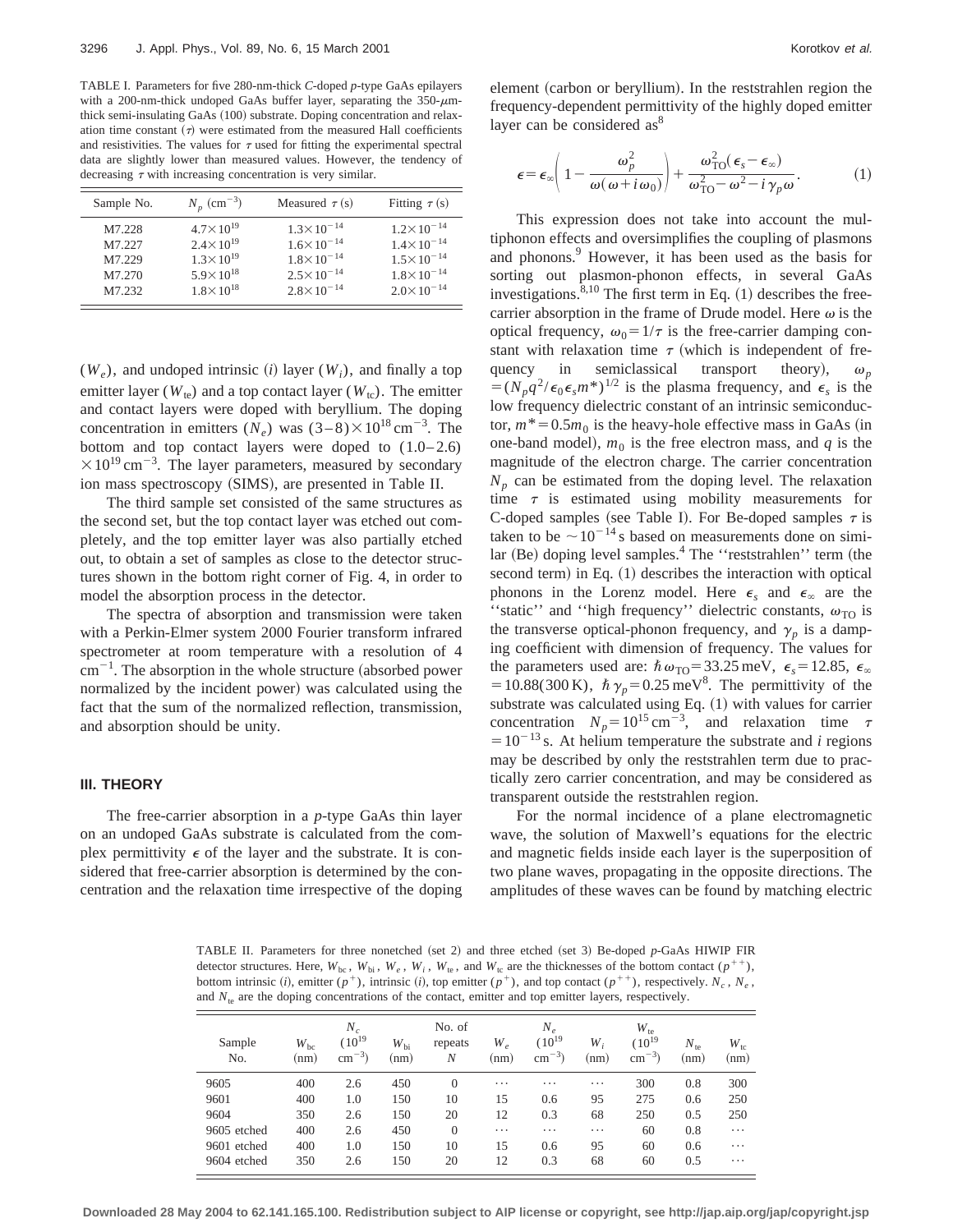

FIG. 1. Normalized reflection for 280-nm-thick GaAs:C layer on a  $350-\mu$ mthick semi-insulating GaAs substrate for different doping concentrations in the epilayer (for light incident on the doped-layer side). (a) Experimental reflection spectra for: (1) sample M7.228 with  $N_p = 4.7 \times 10^{19}$  cm<sup>-3</sup>, (2) M7.227,  $N_p = 2.4 \times 10^{19}$  cm<sup>-3</sup>, (3) M7.270,  $N_p = 5.9 \times 10^{18}$  cm<sup>-3</sup>, and (4) the 350- $\mu$ m-thick SI substrate. (b) Calculated with Eq. (1) reflection for: (1) sample M7.228, (2) M7.227, (3) M7.229, (4) M7.270, (5) M7.232, and (6) the substrate. See Table I for used values of relaxation time  $\tau$ . Features in experimental reflection spectra at wavelengths shorter than the reststrahlen region are due to multiphonon lattice absorption mainly in the bulk of the substrate, which is not taken into account by model Eq. (1). These features are weaker for samples with higher doping concentration, being masked by the strong reflection from the epilayer.

and magnetic fields at the interfaces of the layer with another layer. Reflection *R* and transmission *T* are calculated as the reflected and transmitted power, normalized by the incident power. The absorption is determined as  $A=1-R-T$ , as in the case of experiment. Absorption in each layer can also be calculated as a normalized difference between the incoming power and the outgoing power, of each layer. Interference effects arising from the reflection from the backside of the thick substrate were averaged within a spectral interval of 4  $cm^{-1}$  modeling the experimental resolution.

#### **IV. RESULTS AND DISCUSSION**

The measured and the calculated reflection spectra for a 280-nm-thick C-doped GaAs layer on a  $350$ - $\mu$ m-thick SI GaAs substrate for five doping concentrations in the first set of samples listed in Table I are shown in Figs.  $1(a)$  and  $1(b)$ . The experimental and calculated absorption spectra for the same set of samples are shown in Figs.  $2(a)$  and  $2(b)$ . Calculations of reflection, transmission, and absorption were performed for measured values of layer thicknesses and concentrations. Experimental data were fitted to the calculated



FIG. 2. Normalized absorption for 280-nm-thick GaAs:C layer on a 350-  $\mu$ m-thick semi-insulating GaAs substrate for different doping concentrations in the epilayer (for light incident on the doped-layer side). (a) Experimental absorption spectra for: (1) sample M7.228, (2) M7.227, (3) M7.270, and (4) a piece of the substrate.  $(b)$  Calculated absorption in the epilayer for:  $(1)$ sample M7.228, (2) M7.227, (3) M7.229, (4) M7.270, (5) M7.232, and (6) a piece of the substrate. The inset expands the  $30-40 \mu m$  region, showing the free-carrier (stronger) and lattice absorption peaks in the reststrahlen region.

data using the relaxation time  $\tau$  as the fitting parameter following the method of Holm, Gibson, and Palik.<sup>10</sup> The obtained  $\tau$  values are given in Table I. Although the experimental  $\tau$  values are slightly higher than the values used in the fitting, both sets show a similar decreasing trend with increasing doping concentration.

Calculated spectra are in reasonable agreement with experimental curves, with highly doped samples giving even better agreement. The reflection maximum at 37  $\mu$ m and corresponding minimum in the absorption spectra are due to strong light interactions with optical phonons, and described well by the reststrahlen term in Eq.  $(1)$ . Reflection from the top layer with high carrier concentration masks spectral features relating to multiphonon interactions in the bulk of the substrate. These were not taken into account in the model, since these features are much weaker than the free-carrier absorption features. Figure 3 shows the calculated absorption coefficient  $\alpha = 2\omega/c$  Im( $\sqrt{\epsilon}$ ) for heavily doped GaAs, with  $\epsilon$ determined by Eq. (1). For the lowest measured doping concentration of  $1.8 \times 10^{18}$  cm<sup>-3</sup>a scales with wavelength as  $\lambda^2$ up to about 30  $\mu$ m and reaches a maximum of 2  $\times 10^3$  cm<sup>-1</sup> around  $\lambda = 120 \mu$ m. For the highest concentration level of  $4.7 \times 10^{19}$  cm<sup>-3</sup> the  $\lambda^2$  behavior is seen up to about 10  $\mu$ m, and the highest value of  $2.3 \times 10^4$  cm<sup>-1</sup> is reached at  $\lambda = 25 \mu \text{m}$ . Calculated (doped region) absorption curves for the C-doped samples listed in Table I are shown in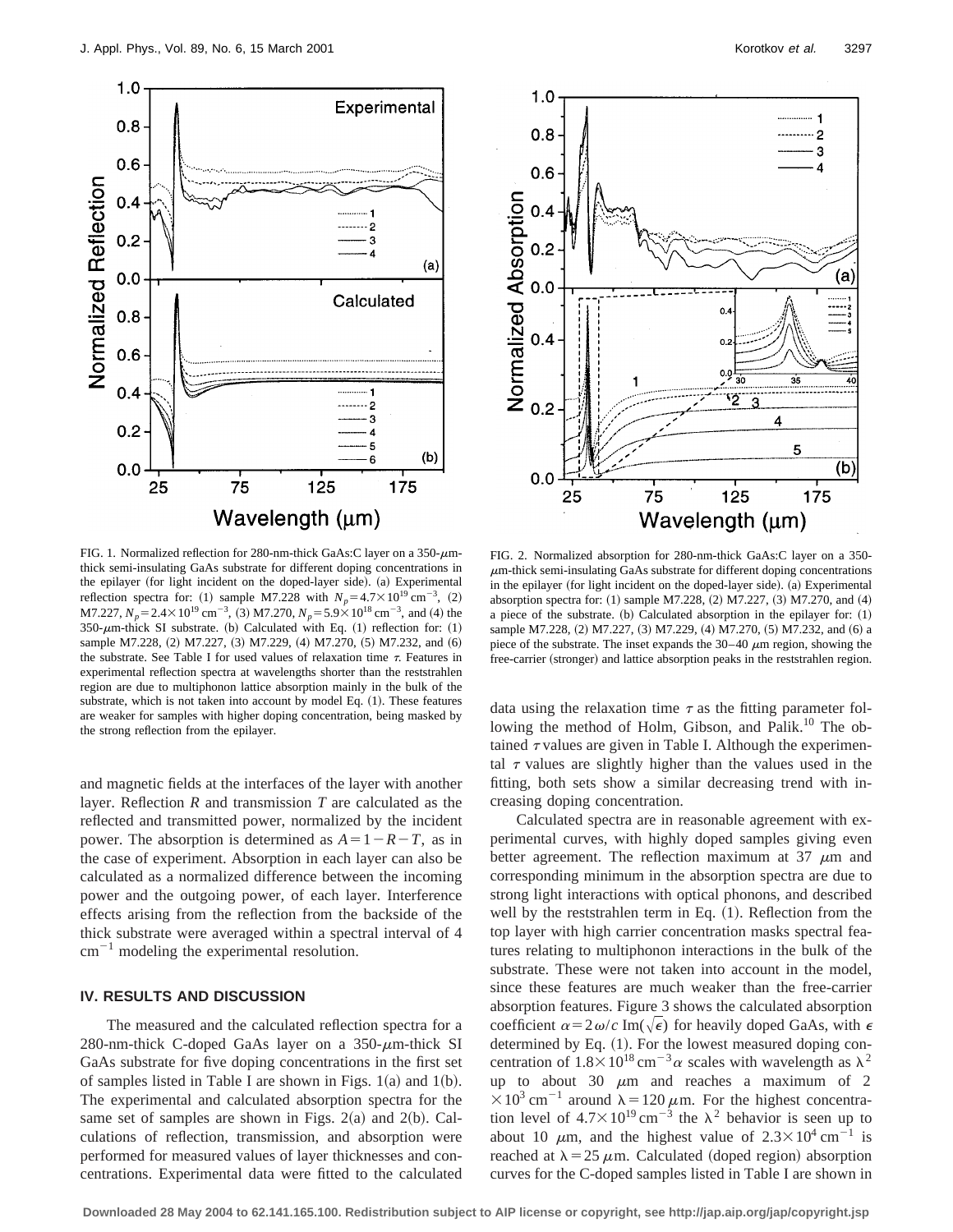

FIG. 3. Calculated absorption coefficient  $\alpha = 2\omega/c$  Im( $\sqrt{\epsilon}$ ) with  $\epsilon$  determined by Eq. (1) taking into account free-carrier and optical-phonon absorption, for GaAs with different doping concentrations and corresponding  $\tau$ values: (1)  $N_p = 4.7 \times 10^{19} \text{ cm}^{-3}$ ,  $\tau = 1.2 \times 10^{-14} \text{ s}$ , (2)  $N_p = 2.4$  $\times 10^{19}$  cm<sup>-3</sup>,  $\tau = 1.4 \times 10^{-14}$  s, (3)  $N_p = 1.3 \times 10^{19}$  cm<sup>-3</sup>,  $\tau = 1.5 \times 10^{-14}$  s, (4)  $N_p = 5.9 \times 10^{18} \text{ cm}^{-3}$ ,  $\tau = 1.8 \times 10^{-14} \text{ s}$ , and (5)  $N_p = 1.8 \times 10^{18} \text{ cm}^{-3}$ ,  $\tau$  $=2.0\times10^{-14}$  s. The absorption coefficient  $\alpha$  scales as  $\lambda^2$  at shorter wavelengths (up to  $\lambda \approx 10-30 \ \mu \text{m}$ ), and has a slightly decreasing tendency as wavelength increases. Sharp maximum at  $37 \mu m$  is due to strong opticalphonon absorption.

Fig.  $2(b)$ . In the reststrahlen region there are two peaks of epilayer absorption shown in the inset of Fig.  $2(b)$ . The peak at the longer wavelength is practically independent of the doping concentration and corresponds to lattice absorption. The shorter wavelength peak value increases strongly with the carrier concentration and can be attributed to free-carrier absorption. The free-carrier absorption below and above the reststrahlen region increases with increasing concentration. In the long wavelength range free-carrier absorption remains significant up to 200  $\mu$ m and beyond allowing the consideration of HIWIP as a prominent detection mechanism for FIR range.

Increasing the doping concentration and the emitter layer thickness is a way to increase the free carrier absorption. However, in HIWIP the doping concentration is chosen to give rise to an appropriate detector interfacial work function<sup>7</sup>  $\Delta$ , and  $W_e$  should be of the order of inelastic scattering length  $L_z \approx 20 - 30$  nm for *p*-GaAs for optimum collection efficiency.<sup>11</sup> Another way is to use the resonant cavity enhanced (RCE) architecture utilizing the reflection of the incoming radiation from the bottom layer to increase the optical field intensity in the active region of the detector. The high reflection from the highly doped layer [see Fig. 1(a)] allows the use of an optically thick bottom contact layer as a mirror in the HIWIP structure. The interaction with light depends strongly on the carrier concentration and the thickness of the active layers. In the FIR range, GaAs with a doping density of  $2 \times 10^{19}$  cm<sup>-3</sup> has a skin depth  $\delta'$  $= c/\omega \operatorname{Im}(\sqrt{\epsilon})$  of the order of 1  $\mu$ m. Hence a typical 700 nm, bottom contact region doped to  $2 \times 10^{19}$  cm<sup>-3</sup> will reflect back a significant fraction of the incident radiation to form a standing wave greatly reducing the electric field at the bot-



FIG. 4. Calculated (solid lines) and measured (dash lines) reflection for Be-doped multilayer detector (see Ref. 7) structures with and without the top contact, i.e., nonetched and etched: (a) nonetched 9605 with top emitter,  $(b)$  top contact removed, i.e., etched 9605,  $(c)$  nonetched 9601 with ten periods, (d) etched 9601, (e) nonetched 9604 with 20 periods of *i*-regionemitter, and (f) etched 9604. The nonetched and etched structures are schematically shown in the bottom part of the figure. The discrepancy for nonetched 9604 is due to 7% deviation in growth thickness. Reflection far away from the reststrahlen region is a quasiperiodic function of wave number with the period  $\Delta \nu$ , due to Fabry-Pérot resonator formed by the bottom contact layer and the top highly doped region.  $\Delta \nu$  is inversely proportional to the thickness  $W_T$  and increases with reducing the number of  $i-p^+$  repeats (from the bottom to the top), and with etching (from left to right).

tom contact. Since the emitter layers are optically thin (i.e.,  $W_e \ll \lambda_s$ ,  $\delta$ , the absorption depends on the amplitude of electric field and hence on the distance from the bottom contact layer which plays the role of the ''mirror.''

Both measured and calculated reflection curves for samples in Table II are shown in Fig. 4. It is clearly seen that Eq.  $(1)$  adequately describes the spectral behavior of the multilayer HIWIP structures. The fitting parameter  $(\tau)$  values of  $1.2 \times 10^{-14}$ ,  $1.5 \times 10^{-14}$ , and  $2.0 \times 10^{-14}$  s were used for Be-doped GaAs regions with concentrations of  $2.6\times10^{19}$ ,  $1.0 \times 10^{19}$ , and  $(3-6) \times 10^{18}$  cm<sup>-3</sup>, respectively. All the structures demonstrate a significant resonance cavity effect due to reflection from the bottom contact layer with spectral features corresponding to their geometrical parameters. The quasiperiodic structure of a normalized reflection as a function of wave number above the reststrahlen region is seen in Fig. 4. The period  $\Delta \nu$  is inversely proportional to  $W_T$ , where  $W_T$  is the total growth thickness or the distance from the highly doped top region to the bottom contact layer:  $\Delta \nu$  $\sim (2\sqrt{\epsilon_{\infty}}W_T)^{-1}$ . Both measured and calculated  $\Delta \nu$  values are presented in Table III. The discrepancy between calcu-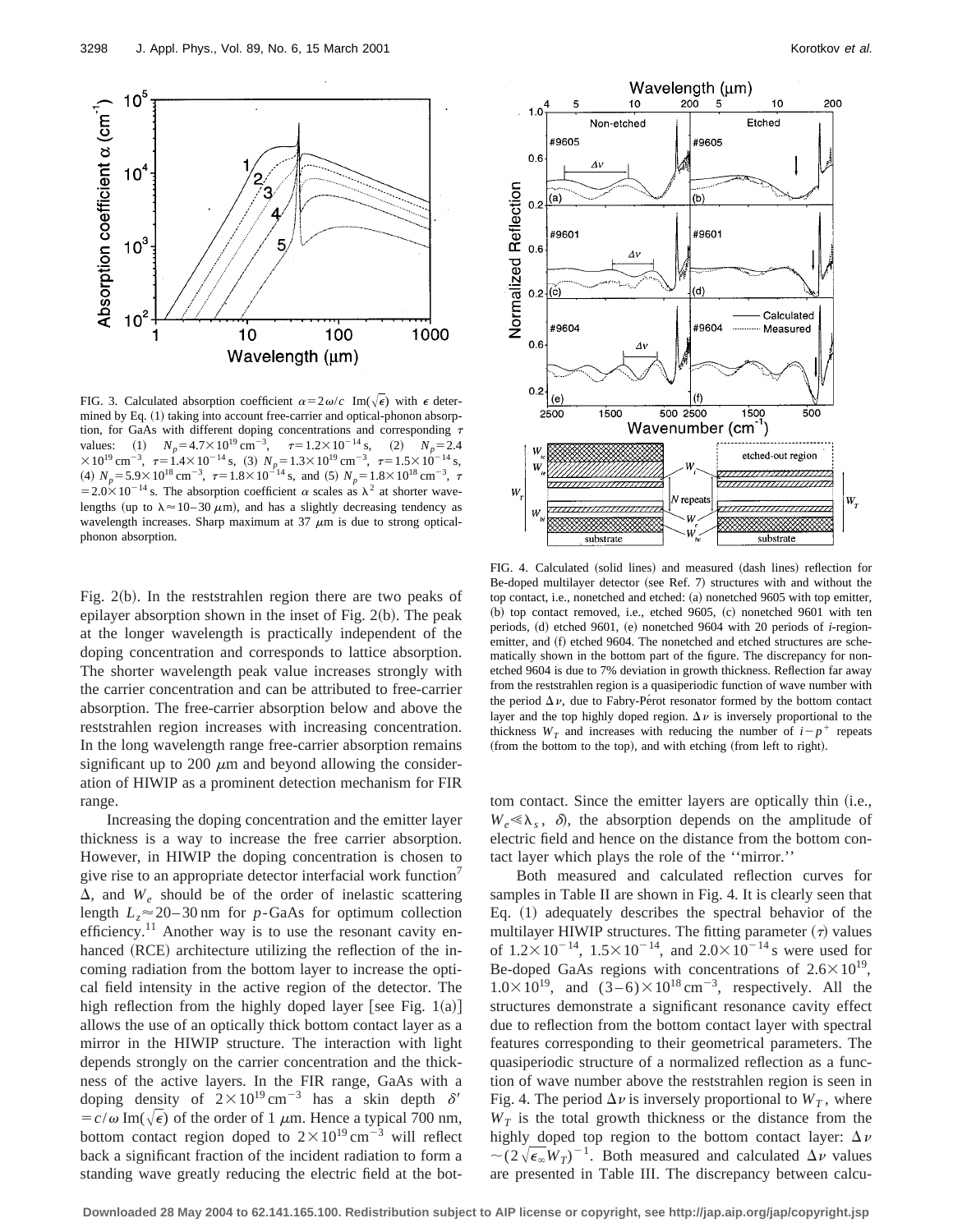TABLE III. Total thickness  $W_T$  and interference oscillation period  $\Delta \nu$  for three nonetched (set 2) and three etched (set 3)  $p$ -GaAs HIWIP FIR detector structures. Here,  $W_T = W_{bc} + W_{bi} + N(W_e + W_i) + W_{te} + W_{tc}$ —see Table II for the parameters  $(W_{tc} = 0$  for the etched structures). Reflection from the structure is a quasiperiodic function of wave number (frequency) as shown in Fig. 4 due to the optical cavity effect. The period  $\Delta \nu$  is inversely proportional to cavity thickness  $W_T$ .

| Sample<br>No. | $W_T$<br>$(\mu m)$ | Measured $\Delta \nu$<br>$\rm (cm^{-1})$ | Calculated $\Delta \nu$<br>$\rm (cm^{-1})$ |
|---------------|--------------------|------------------------------------------|--------------------------------------------|
| 9605          | 1.45               | 1140                                     | 1150                                       |
| 9601          | 2.20               | 720                                      | 720                                        |
| 9604          | 2.60               | 625                                      | 580                                        |
| 9605 etched   | 0.91               | 1920                                     | 1980                                       |
| 9601 etched   | 1.71               | 940                                      | 940                                        |
| 9604 etched   | 2.16               | 720                                      | 720                                        |

lated and measured  $\Delta \nu$  values for nonetched 9604 could be explained by a 7% deviation in growth thickness according to the position of the sample from the wafer center.

The structures with greater number of internal emitters are thicker, and hence the period  $\Delta \nu$  is shorter as seen in Fig. 4 ( $\Delta \nu$  decreases from top to bottom). The value of  $\Delta \nu$  is also less for nonetched structures [see Figs. 4(a), 4(c), and 4(e) in comparison with Figs.  $4(b)$ ,  $4(d)$ , and  $4(f)$ , respectively], because the cavity in this case is formed by the bottom and the top contact layers. This distance  $(W_T)$  is greater in the nonetched case than  $W_T$  in the case of etched structures. The ''oscillations'' are weaker for both etched and nonetched 9601 structures due to lower concentration of the bottom contact region. As shown for the set of samples in Table I  $(see Fig. 1)$ , reflection is weaker for low doping concentrations, and hence the interference effect is weaker.

Calculated absorption in the top emitter regions for three etched structures is shown in Fig. 5 as a function of wavelength. For the etched structures the position of the longestwavelength absorption maximum or the longest-wavelength reflection minimum as indicated with arrows in Figs.  $4(b)$ , 4(d), and 4(f)] corresponds to the condition  $W_T \sim \lambda_s/4$ . Here  $\lambda_s$  is the wavelength inside the medium and  $W_T$  is the total thickness of the structure. For studied structures, this condition is realized at 12, 23, and 29  $\mu$ m for  $W_T$ =0.91, 1.71, and 2.16  $\mu$ m, respectively, falling close to the reststrahlen region, as seen in Fig. 5. To shift the absorption maximum further into the far infrared range, the total thickness  $W_T$ needs to be increased further. Compared to the etched structures, in nonetched structures, the longest-wavelength absorption maximum tends to satisfy the  $W_T \sim \lambda_s/2$  condition due to the strong reflection from both top and bottom contact layers producing a better quality Fabry-Pe<sup>rot</sup> resonator. It is shown that for longer wavelengths (beyond the reststrahlen wavelength region) free-carrier absorption in the top emitter region for etched structures increases with increasing the distance  $W_T$  until  $W_T$  reaches  $\lambda_s/4$ . This is due to the increase in the optical electric field amplitude of the standing wave as the distance from the mirror/emitter increases. For three different detector structures with  $W_T$ = 0.91, 1.71, and 2.16  $\mu$ m, the calculated absorption (at 50  $\mu$ m) in the top emitter region was 1.5, 2.6, and 3.4%, respectively. This confirms that the absorption increases as the distance from the bottom contact



FIG. 5. Calculated absorption in the top emitter region as a function of wavelength for three etched structures:  $(1)$  9605,  $(2)$  9601, and  $(3)$  9604. The first emitter region furthest from the bottom contact  $(9604)$  has the highest absorption at 50  $\mu$ m. At longer than 70  $\mu$ m wavelengths, emitter absorption in the sample 9601 is higher than in other samples due to lower doping concentration  $N_c$  in the bottom contact for this sample, weaker reflection, and hence higher optical electric field amplitude in the nearest vicinity of the bottom contact surface. For all these samples the position of resonant absorption, corresponding to the condition  $W_T \sim \lambda_s/4$ , falls close to the reststrahlen region. To shift it into the far infrared range further increasing  $W_T$  is necessary.

to top emitter increases within a thickness of  $\lambda$ ,/4. The increase in the response with the number of emitter layers was experimentally demonstrated. The measured 50  $\mu$ m responsivities of the HIWIP detector structures were 0.12, 1.51, and 3.10 A/W for  $W_T = 0.91$ , 1.71, and 2.16  $\mu$ m, respectively, giving the highest value for  $W_T = 2.16 \,\mu \text{m}$ , Be-doped 20 layer (9604) HIWIP detector with  $\lambda_c$  of 100  $\mu$ m.<sup>12</sup> The detector with the lowest  $W_T$  value shows a lower responsivity than expected from the calculation indicating the effect of bias field redistribution inside the illuminated multilayer structures.<sup>13</sup> To extend the HIWIP response to longer wavelength up to 200  $\mu$ m and beyond and to improve the performance, it is necessary to design RCE structures with increased distance up to several micrometers from the bottom contact layer to the top emitter, and increased doping concentration in the emitter region.

#### **V. CONCLUSIONS**

It is shown that the simple model of free-carrier absorption [see Eq.  $(1)$ ] is in good qualitative and quantitative agreement with the experimental data for both C- and Bedoped multilayer GaAs structures with highly doped regions. Free carrier absorption in highly doped regions remains significant for wavelengths up to 200  $\mu$ m and beyond giving rise to the possibility of extending the wavelength range of HIWIP detectors into FIR range. The high FIR reflection from the thick layer of highly doped GaAs allows the use of a bottom contact in HIWIP detector structure as a mirror in optical cavity architecture, significantly increasing absorption in emitter regions and hence the detector responsivity.